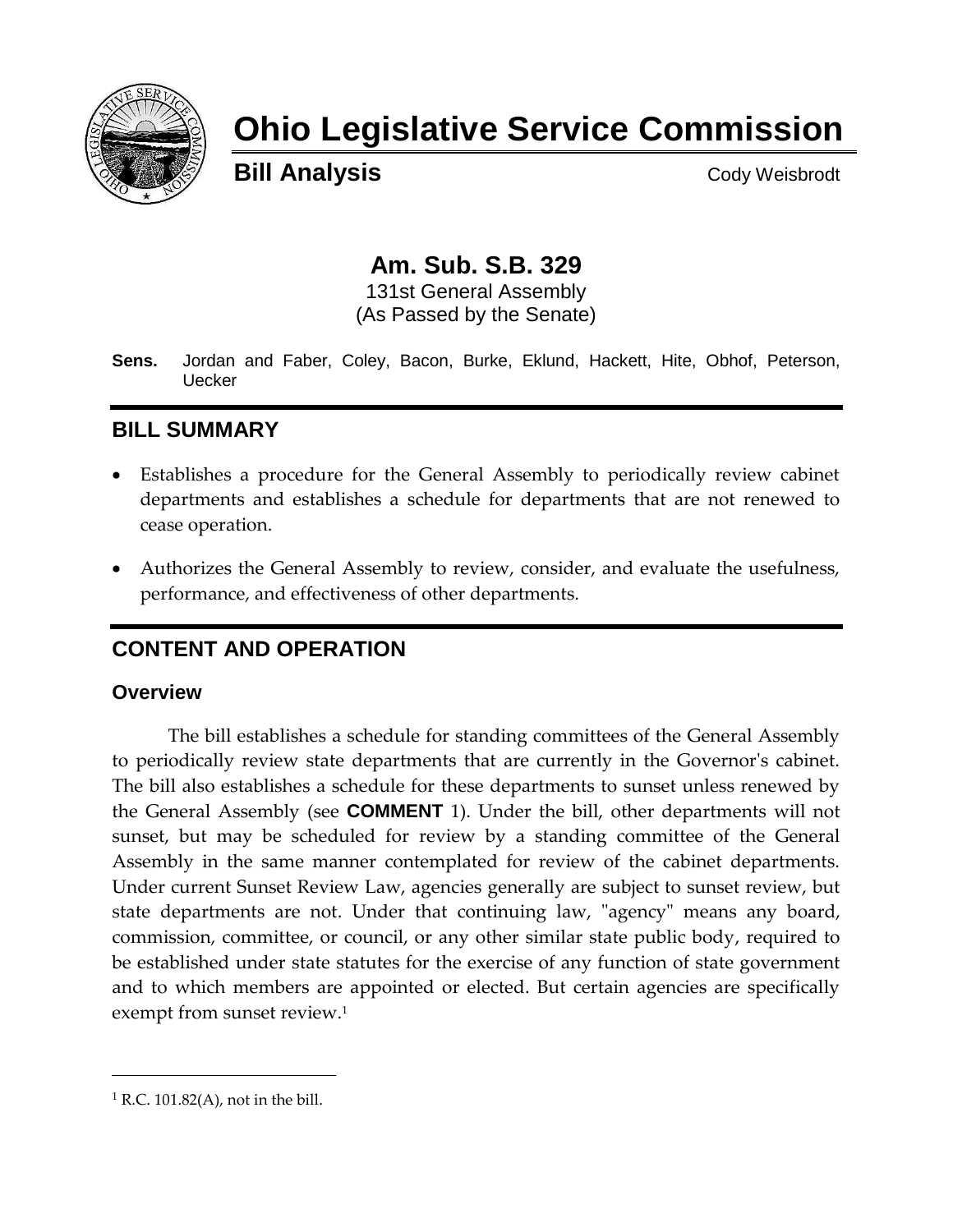#### **Review of cabinet departments**

Under the bill, the departments enumerated below must periodically be reviewed by the General Assembly and, unless renewed must cease to operate according to the outlined schedule. If the General Assembly does not renew a department that is scheduled to be reviewed and the department is not otherwise renewed before the department's expiration date, the department must wind up operations, <sup>2</sup> during the two-year period before the department's expiration date, and must suspend all operations at midnight on the day after the expiration date.<sup>3</sup>

The following departments must be reviewed during each even-numbered general assembly, and expire at the end of December 31 of the second year of the subsequent odd-numbered general assembly, unless the department is renewed:<sup>4</sup>

- (1) The Office of Budget and Management;
- (2) The Department of Administrative Services;
- (3) The Department of Agriculture;
- (4) The Department of Health;
- (5) The Department of Public Safety;
- (6) The Department of Developmental Disabilities;
- (7) The Development Services Agency;
- (8) The Department of Rehabilitation and Correction;
- (9) The Department of Aging;
- (10) The Department of Medicaid;
- (11) The Office of the Adjutant General; and
- (12) The Department of Higher Education.

<sup>&</sup>lt;sup>2</sup> R.C. 126.29, not in the bill, outlines certain procedures a state agency must follow when terminating operations.

 $3$  R.C. 101.88(A).

 $4$  R.C. 101.88(B).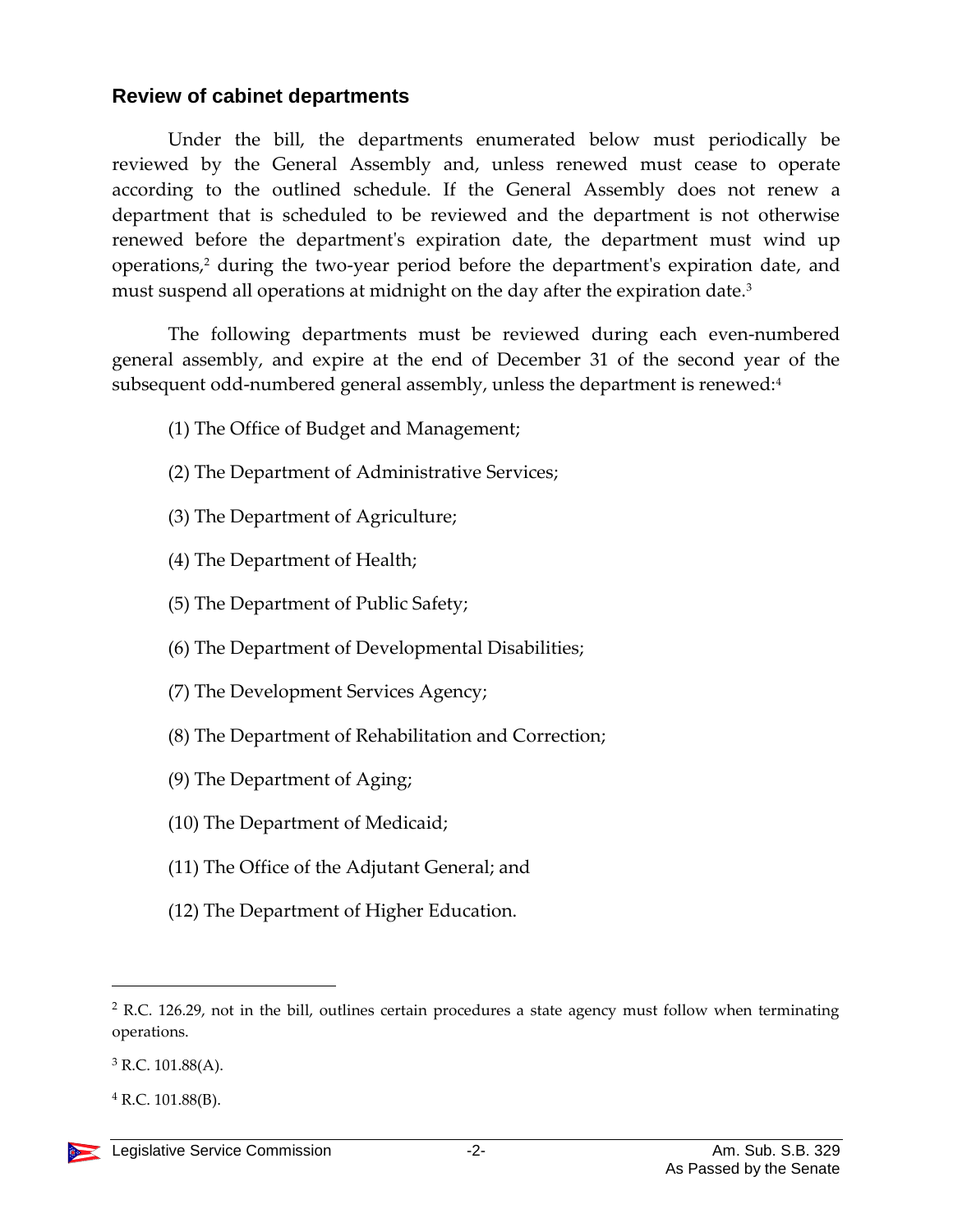The following departments must be reviewed during each odd-numbered general assembly, and expire at the end of December 31 of the second year of the subsequent even-numbered general assembly, unless the department is renewed:<sup>5</sup>

- (1) The Department of Commerce;
- (2) The Department of Transportation;
- (3) The Department of Natural Resources;
- (4) The Department of Job and Family Services;
- (5) The Department of Mental Health and Addiction Services;
- (6) The Department of Insurance;
- (7) The Department of Youth Services;
- (8) The Environmental Protection Agency;
- (9) The Department of Veterans Services;
- (10) The Office of Health Transformation;
- (11) The Public Utilities Commission;
- (12) The Department of Taxation; and
- (13) The Bureau of Workers' Compensation. (See **COMMENT** 2.)

## **Review of other departments**

Under the bill, a department that is not specifically enumerated and scheduled to be reviewed is not subject to automatic expiration. But the bill authorizes the President of the Senate and the Speaker of the House of Representatives to direct a standing committee of the Senate and of the House of Representatives, respectively, to hold hearings to receive the testimony of the public and of the chief executive officer of the department and otherwise to review, consider, and evaluate the usefulness, performance, and effectiveness of the department.<sup>6</sup>

 $5$  R.C. 101.88(C).

 $6$  R.C. 101.881(B).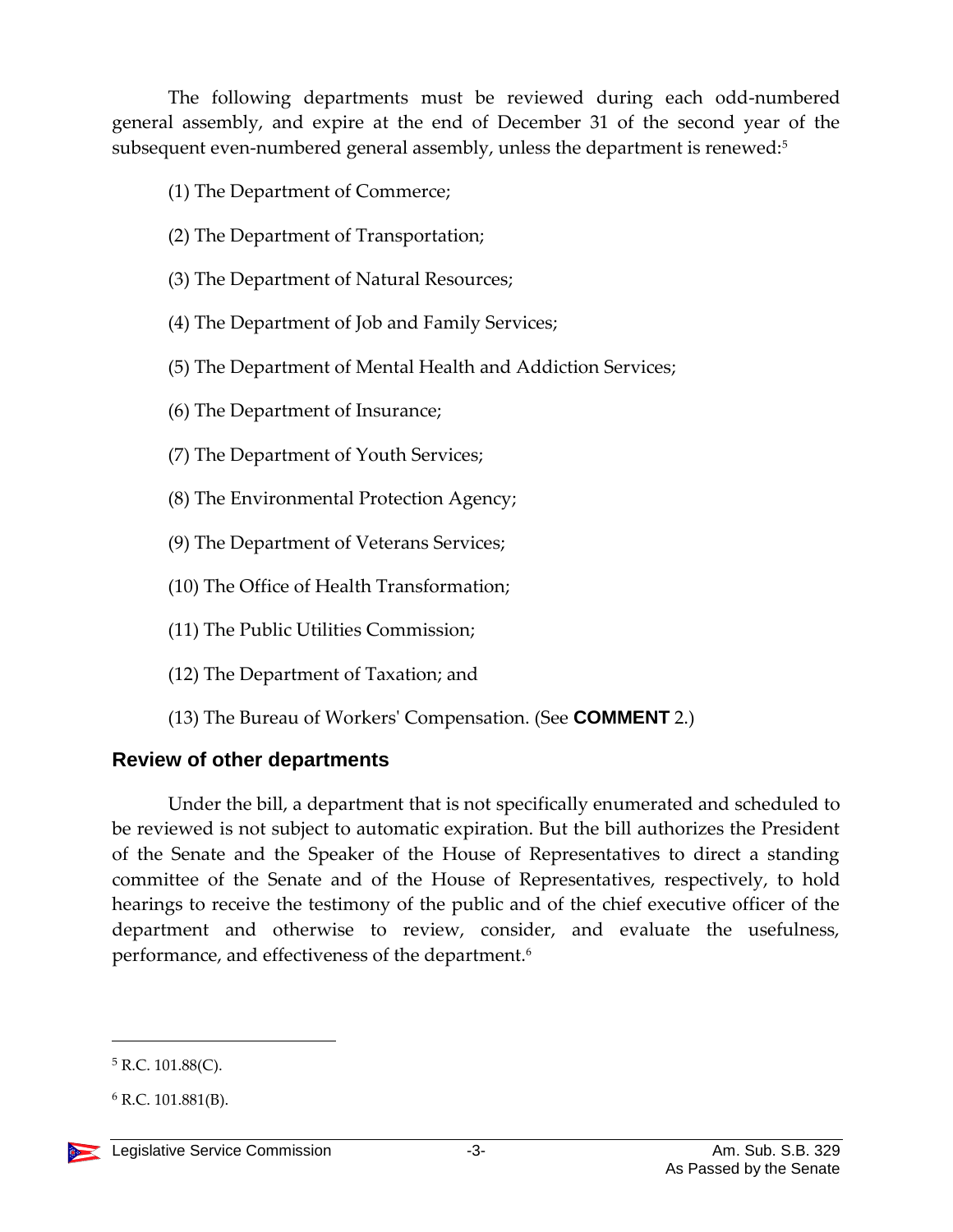#### **Method for renewal**

Under the bill, a department may be renewed by passage of a bill that continues the statutes creating and empowering the department. The bill further clarifies that amendment of a statute creating and empowering a department that is subject to review that is amended between the time the department was last reviewed and the time it is next scheduled to be reviewed does not change the department's next scheduled review date. A department's next scheduled review date changes only if the amendment expressly so provides.<sup>7</sup>

### **Review procedure**

The bill requires that, not later than three months after a general assembly starts during which a department is scheduled to be reviewed, the President of the Senate and the Speaker of the House of Representatives each must direct a standing committee of the Senate and of the House, respectively, to hold hearings to receive testimony of the public and of the chief executive officer of the department. The committees also must review, consider, and evaluate the usefulness, performance, and effectiveness of the department. The President of the Senate and the Speaker of the House may defer a department's review until the next general assembly during which the department is subject to review. The deferral does not prevent the expiration of a department. Under the bill, a department's renewal in accordance with the method outlined in law (see "**Method for renewal**," above), is necessary to continue the statutes creating and empowering the department regardless of whether the department's review has occurred or has been deferred. A department whose review has been deferred must be reviewed, without the option for deferment, during the next general assembly during which the department is subject to review.<sup>8</sup>

Each department that is scheduled for review and each other department that is identified to be reviewed must submit to the standing committee a report that contains all of the following information:<sup>9</sup>

(1) The department's primary purpose and its various goals and objectives;

(2) The department's past and anticipated workload, the number of staff required to complete that workload, and the department's total number of staff;

 $7$  R.C. 101.88(F).

 $8$  R.C. 101.881(A).

 $9$  R.C. 101.881(C).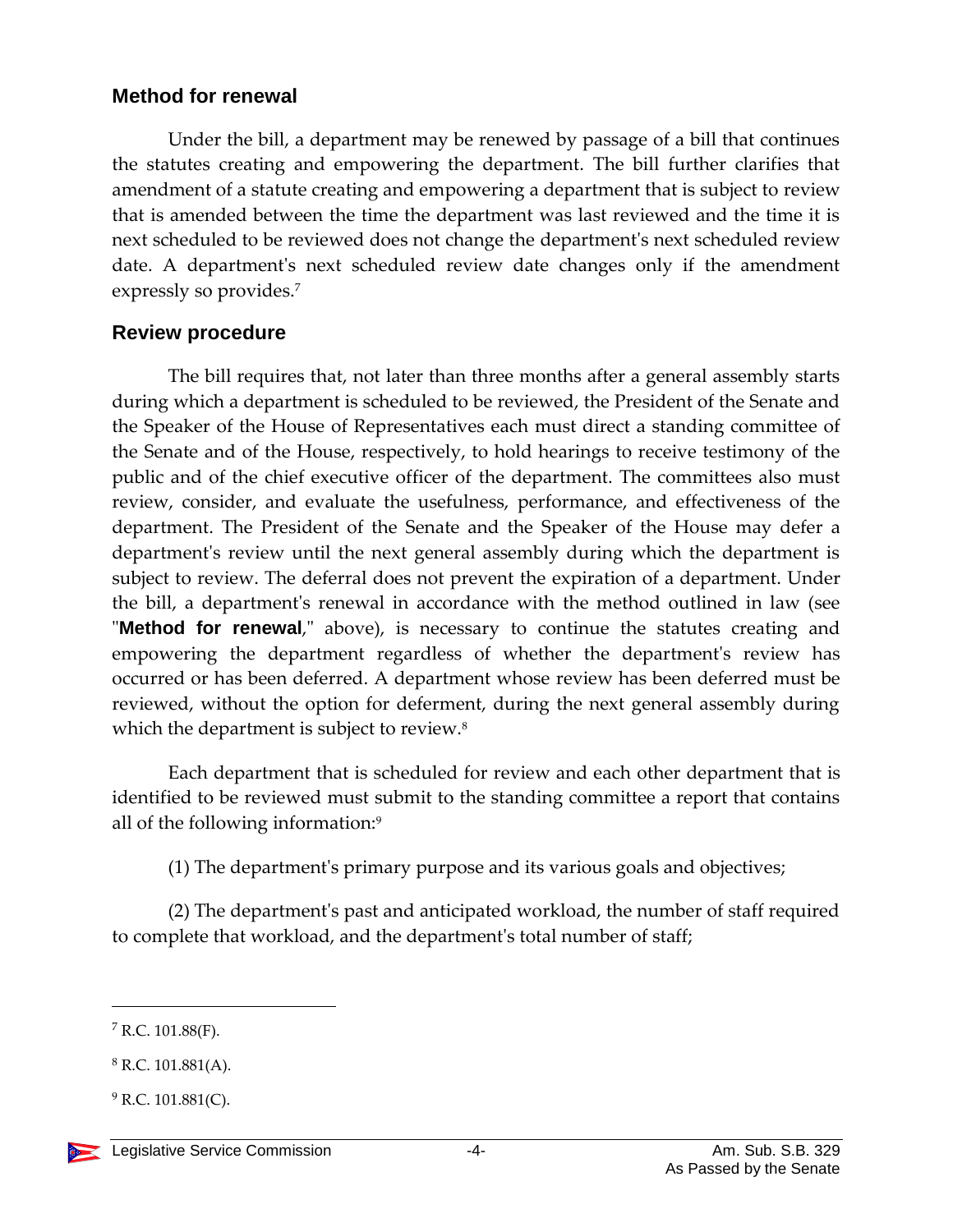(3) The department's past and anticipated budgets and its sources of funding.

Furthermore, the bill sets forth that the department has the burden of demonstrating to the standing committee a public need for its continued existence. In determining whether a department has demonstrated that need, the standing committee must consider, as relevant, all of the following:<sup>10</sup>

(1) Whether or not the public could be protected or served in an alternate or less restrictive manner;

(2) Whether or not the department serves the public interest rather than a specific interest;

(3) Whether or not rules adopted by the department are consistent with the legislative mandate of the department as expressed in the statutes that created and empowered the department;

(4) The extent to which the department's jurisdiction and programs overlap or duplicate those of other departments, the extent to which the department coordinates with those other departments, and the extent to which the department's programs could be consolidated with the programs of other state departments;

(5) Whether or not the department's continuation is necessary to protect the health, safety, or welfare of the public, and if so, whether or not the department's authority is narrowly tailored to protect against present, recognizable, and significant harms to the health, safety, or welfare of the public;

(6) The amount of regulation exercised by the department compared to such regulation, if any, in other states;

(7) Whether or not alternative means or methods can be used to improve efficiency and customer service to assist the department in the performance of its duties;

(8) Whether or not the department's operation has inhibited economic growth, reduced efficiency, or increased the cost of government;

(9) An assessment of the department's authority regarding fees, inspections, enforcement, and penalties;

(10) The extent to which the department has permitted qualified applicants to serve the public;

 $10$  R.C. 101.881(D).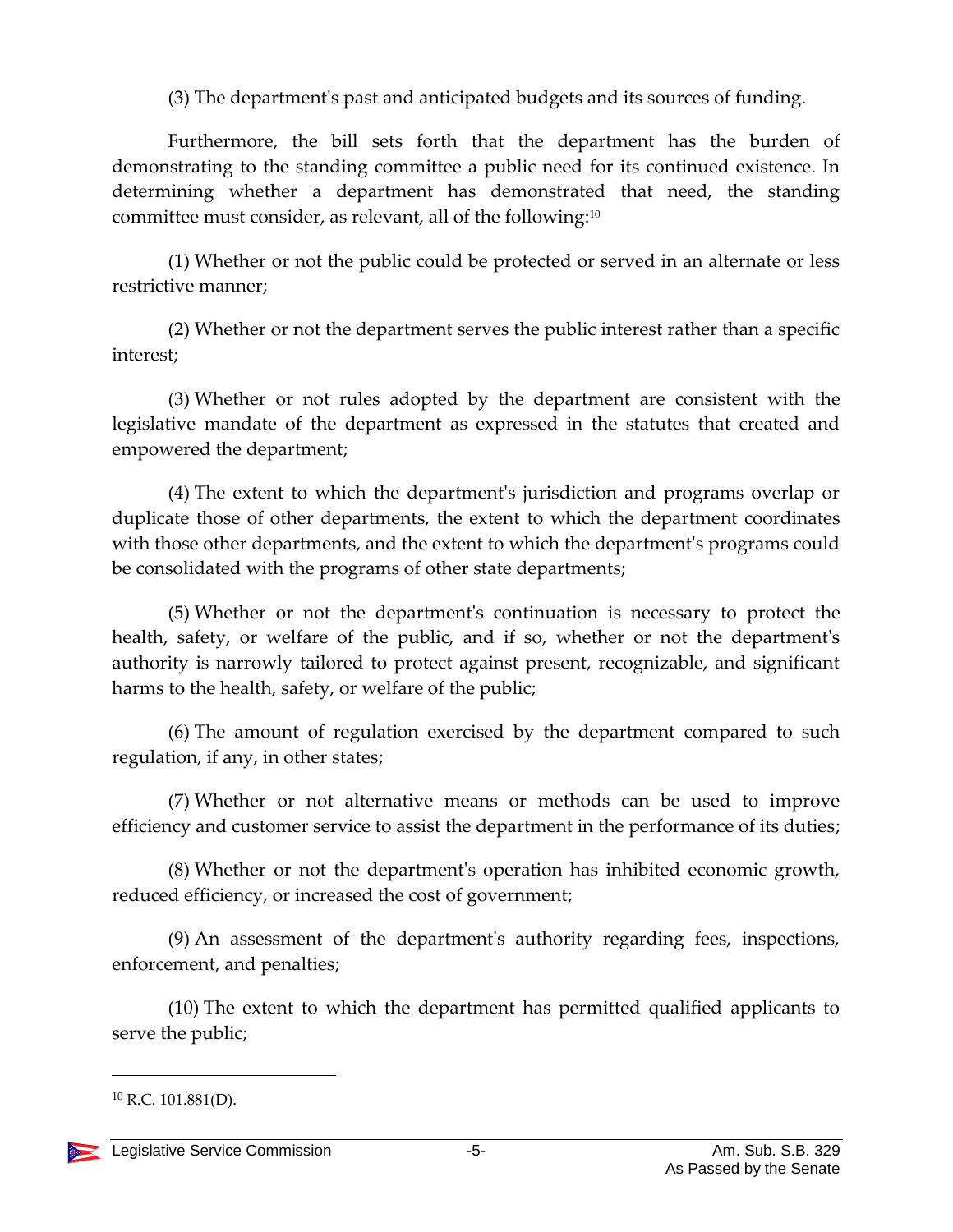(11) The cost-effectiveness of the department in terms of number of employees, services rendered, and administrative costs incurred, both past and present;

(12) Whether or not the department's operation has been impeded or enhanced by existing statutes and procedures and by budgetary, resource, and personnel practices;

(13) Whether the department has recommended statutory changes to the General Assembly that would benefit the public as opposed to the persons regulated by the department, if any, and whether its recommendations and other policies have been adopted and implemented;

(14) Whether the department has required any persons it regulates to report to it the impact of the department rules and decisions on the public as they affect service costs and service delivery;

(15) Whether persons the department regulates, if any, have been required to assess problems in their business operations that affect the public;

(16) Whether the department has encouraged public participation in its rulemaking and decision-making;

(17) The efficiency with which formal public complaints filed with the department have been processed to completion;

(18) Whether the department's programs or services duplicate or overlap those of other departments;

(19) Whether the purpose for which the department was created has been fulfilled, has changed, or no longer exists;

(20) Whether federal law requires that the department be renewed in some form;

(21) An assessment of the department's administrative hearing process if the department has an administrative hearing process;

(22) Changes needed in the department's enabling laws for it to comply with the criteria suggested by the considerations listed.

Furthermore, the bill requires additional considerations in the review of a department that issues a license to practice a trade or profession. Under the bill, "license" means a license certificate, permit, or other authorization issued or conferred by a department or board under which a person may engage in a profession,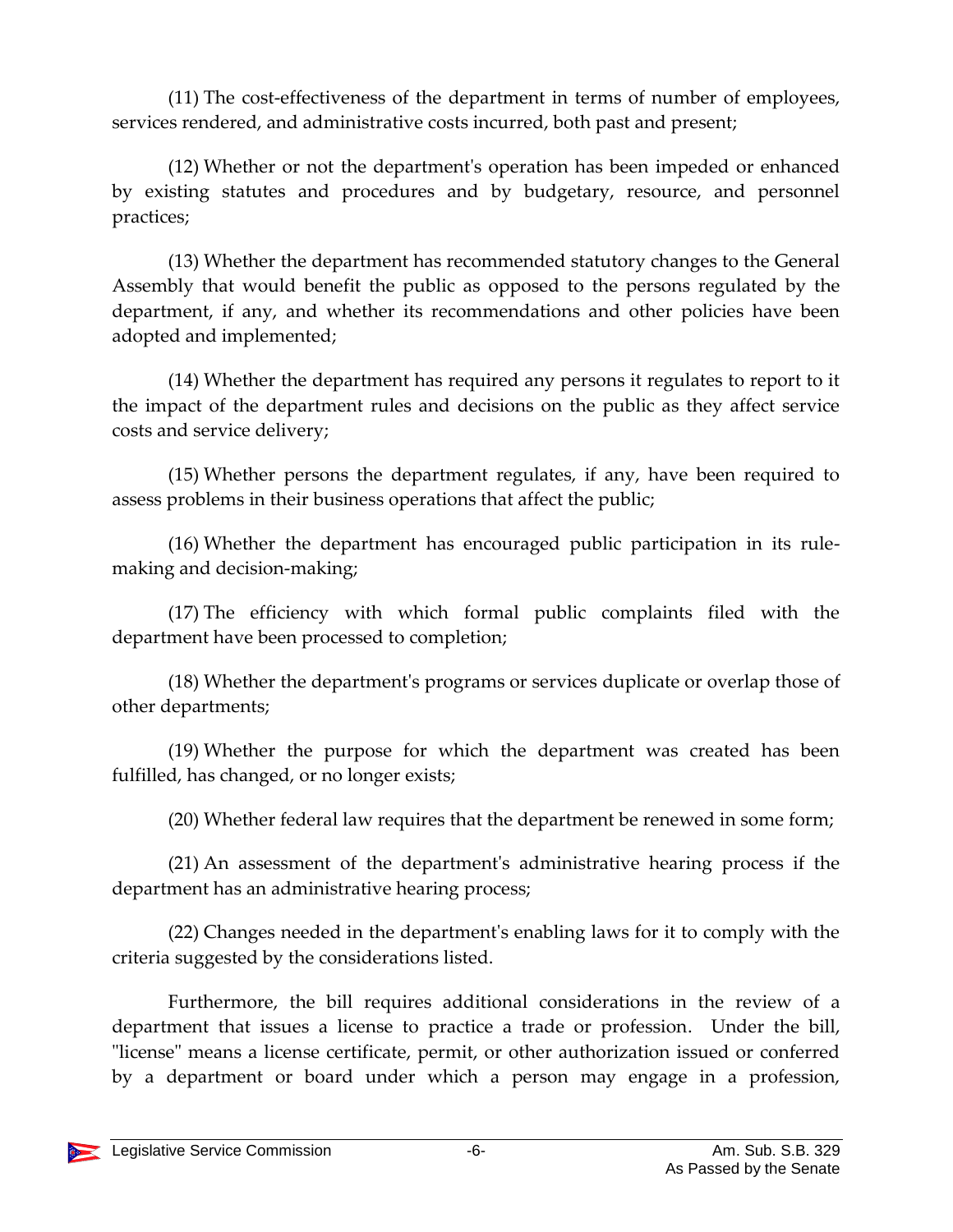occupation, or occupational activity. For those departments, the standing committee must also consider all of the following: <sup>11</sup>

(1) Whether the requirement for the license serves a meaningful, defined public interest and provides the least restrictive form of regulation that adequately protects the public interest. Under the bill, a government regulatory requirement is in the public interest if it provides protection from present, recognizable, and significant harms to the health, safety, or welfare of the public. And, "least restrictive form of regulation" means the public policy of relying on one of the following, listed from the least to the most restrictive, as a means of consumer protection: market competition; third-party or consumer-created ratings and reviews; private certification; specific private civil cause of action to remedy consumer harm; actions under the Ohio Consumer Sales Practices Act; regulation of the process of providing the specific goods or services to consumers; inspection; bonding or insurance; registration; government certification; specialty occupational license for medical reimbursement; and occupational license. "Specialty occupational license for medical reimbursement" means a nontransferable authorization in law for an individual to provide identified medical services and qualify for payment or reimbursement from a government agency based on meeting personal qualifications established in law.

(2) The extent to which the objective of licensing may be achieved through market forces, private or industry certification and accreditation programs, or enforcement of other existing laws;

(3) The extent to which licensing ensures that practitioners have occupational skill sets or competencies that correlate with a public interest, and the impact that those criteria have on applicants for a license, particularly those with moderate or low incomes, seeking to enter the occupation or profession; and

(4) The extent to which the requirement for the license stimulates or restricts competition, affects consumer choice, and affects the cost of services.

#### **Expiration**

The bill prohibits the Director of Budget and Management from authorizing the expenditure of any moneys for any department on or after its expiration.

The bill permits the General Assembly to provide by law for the orderly, efficient, and expeditious conclusion of a department's business and operation. The department's rules, orders, licenses, contracts, and other actions made, taken, granted,

 $^{11}$  R.C. 101.881(E).

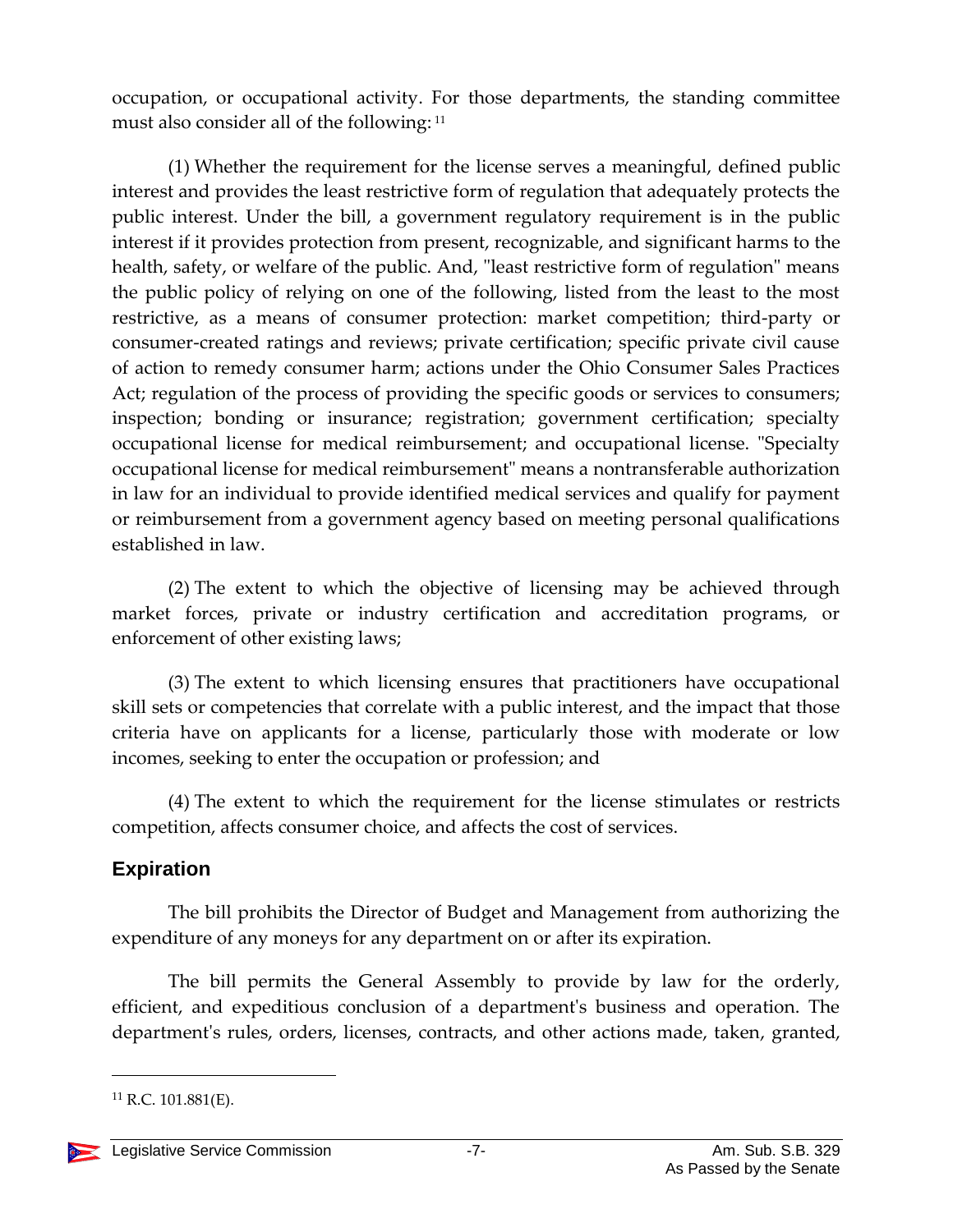or performed must continue under their terms notwithstanding the department's abolition, unless the law provides otherwise. The General Assembly may provide by law for the temporary or permanent transfer of some or all of a terminated or transferred department's functions and personnel to a successor department, board, or officer.

A department's abolition, termination, or transfer must not cause the termination or dismissal of any claim pending against the department by any person, or any claim pending against any person by the department. Unless the law provides otherwise for the substitution of parties, the Attorney General succeeds the department for any pending claim.<sup>12</sup>

#### **Common Sense Initiative Office**

The bill requires the Chief of the Common Sense Initiative Office (CSIO), or the Chief's designee, to appear and testify before the appropriate standing committee with respect to a department being reviewed by the committee. The President of the Senate and the Speaker of the House must notify the Chief when a department is identified to be reviewed by a standing committee. The testimony of the Chief or of the Chief's designee must at least address all of the following: <sup>13</sup>

(1) Whether or not the CSIO has, within the previous five years, received commentary related to the department through the CSIO's comment system;

(2) Whether or not the CSIO has, within the previous five years, received advice from the Small Business Advisory Council with respect to rules of the department; and

(3) Any other information the Chief believes will elucidate the effectiveness and efficiency of the department and in particular the quality of customer service provided by the department.

#### **Report of findings and recommendations**

The bill authorizes a standing committee, after the completion of the review of a department, to prepare and publish a report of its findings and recommendations. The standing committee may include in a single report its findings and recommendations regarding more than one department. If the standing committee prepares and publishes a report, the committee must furnish a copy of the report to the Clerk of the House of Representatives or the Clerk of the Senate, as the case may be. The clerk must furnish a

 $12$  R.C. 101.88(D) and (E).

<sup>13</sup> R.C. 101.882.